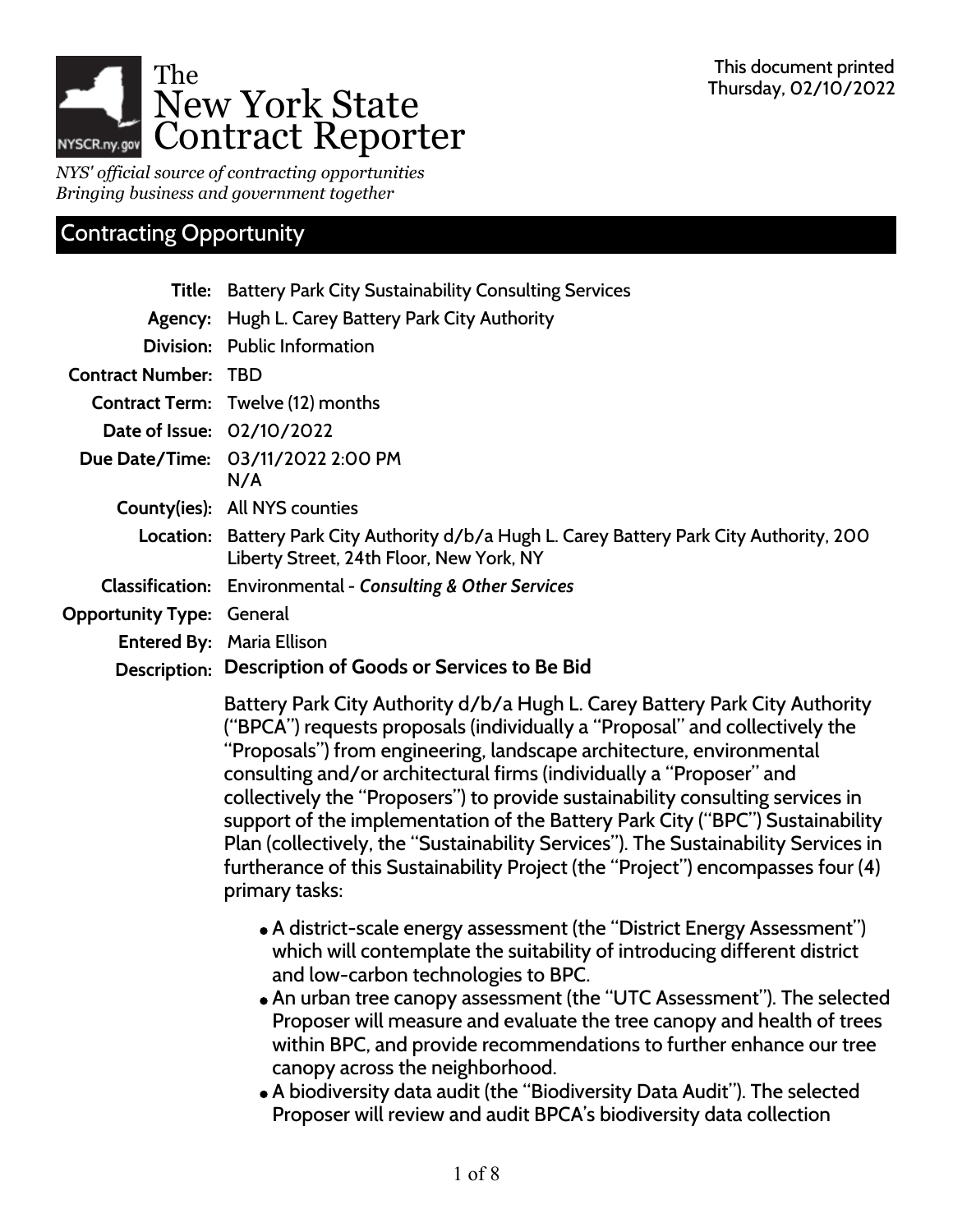methodology, and provide recommendations how such methodology can be formalized and improved upon. As part of the Biodiversity Data Audit, the selected Proposer will also provide recommendations to enrich BPC's biodiversity and ecological health.

Sustainability advisory services (the **"**Sustainability Advisory Services") which will be performed on an as-requested basis by BPCA as the strategies and initiatives of the BPC Sustainability Plan (the "Sustainability Plan") are implemented.

A detailed description of the Sustainability Services for which the selected Proposer will be responsible is provided in the Scope of Work included as Exhibit A.

Interested parties may download the complete request for proposals ("RFP") by visiting BPCA's website at [www.bpca.ny.gov](http://www.bpca.ny.gov) and clicking on the "Opportunities" tab. **All Proposals must meet the requirements listed in the RFP.**

### **Restricted Period**

Proposers are restricted from making contact with anyone other than the Designated Contacts (identified below) during the period from the time of publication of this advertisement through approval of the procurement contract by BPCA (the "Restricted Period"). Employees of BPCA are required to record certain contacts during the Restricted Period, including, but not limited to, any oral, written or electronic communication with a governmental entity under circumstances where a reasonable person would infer that the communication was intended to influence the governmental entity's conduct or decision regarding the governmental procurement, and to make a determination of responsibility based, in part, upon any such contact. Failure to abide by this process may result in a finding of non-responsibility.

### **Eligibility / Qualifications Requirements / Preferences**

Minority-Owned Business Enterprises ("MBE"), Women-Owned Business Enterprises ("WBE") and Service-Disabled Veteran-Owned Business Enterprises ("SDVOB") are encouraged to submit Proposals. All Proposers must submit with their proposal a copy of its Equal Employment Opportunity or Diversity policy along with a breakdown of all company staff by job classification, race and gender. For questions on MBE/WBE/SDVOB participation, joint ventures and sub-contracting goals ONLY, please contact "Diversity Designated Contact": Mr. Justin McLaughlin-Williams at 212.417.2337.

### **MBE/WBE UTILIZATION GOAL REQUIREMENTS FOR BPCA CONTRACTS:**

In accordance with Article 15-A of the New York State Executive Law and regulations adopted pursuant thereto, BPCA has established separate goals for participation of New York State Certified minority and women-owned business enterprises for all state contracts. BPCA is required to implement the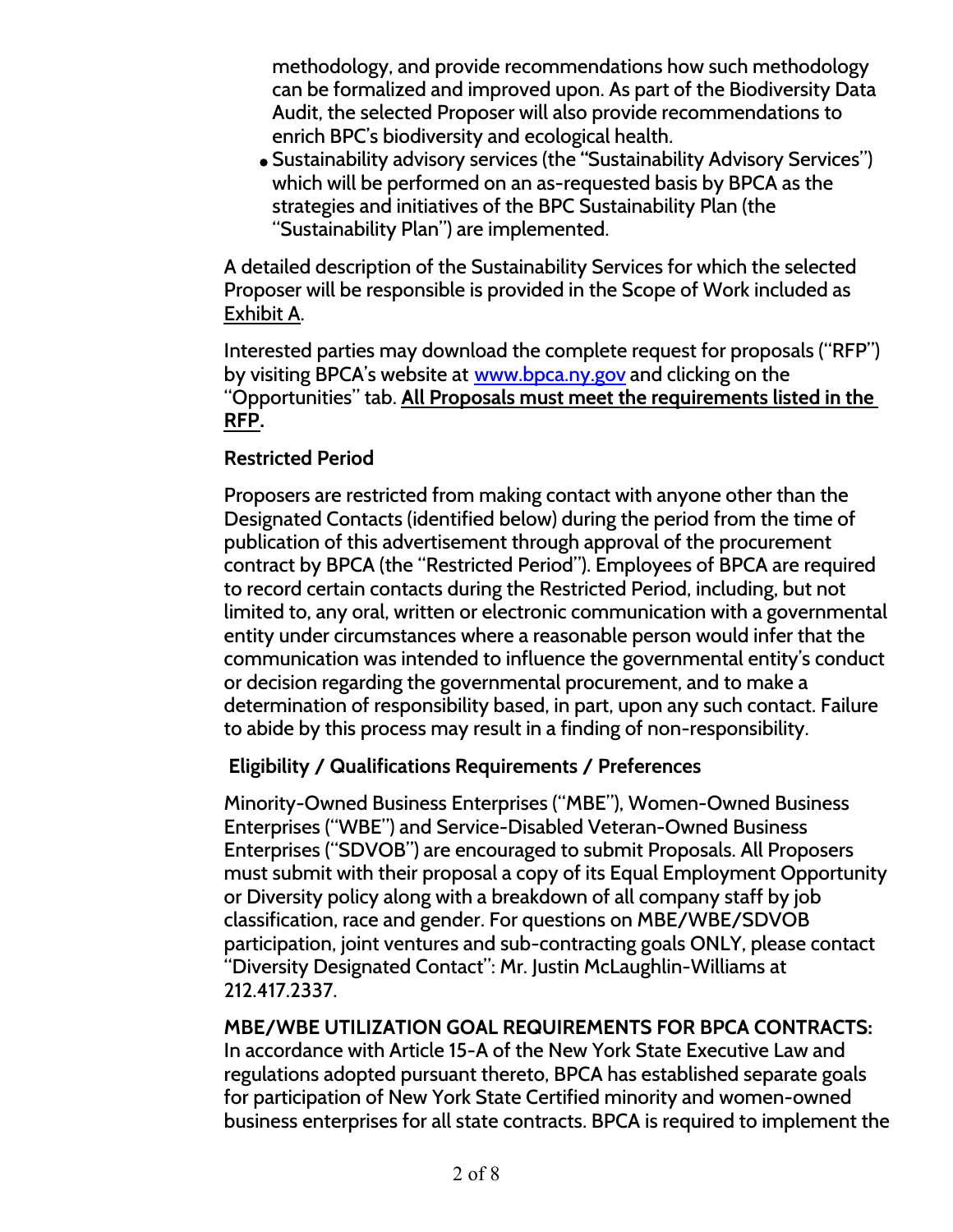provisions of Article 15-A and 5 NYCRR Part 143 for all state contracts (1) in excess of \$25,000 for labor, services, equipment, materials or any combination for the foregoing and (2) in excess of \$100,000 for real property renovations and construction. For purposes of this procurement, the Organization hereby establishes a goal of fifteen percent (15%) for Minority-owned Business Enterprises (MBE) participation and fifteen percent (15%) for Women-owned Business Enterprises (WBE) participation. (We are happy to work with you to help you identify opportunities for M/WBE participation, joint ventures and sub-contracting). As a condition of this procurement, the Proposer and BPCA agree to be bound by the provisions of §316 of Article 15-A of the Executive Law regarding enforcement. Proposers must document "good faith efforts" to provide meaningful participation by certified M/WBE subcontractors or suppliers in the performance of the awarded contract. For guidance on how BPCA will determine a Proposer's "good faith efforts," refer to 5 NYCRR § 143.8. Additionally, Proposers must refer to the Mandatory Forms of the RFP for a list of forms that must be provided in order to fully comply with Article 15-A of the New York State Executive Law and 5 NYCRR Part 143.

**SDVOB UTILIZATION GOAL REQUIREMENTS FOR BPCA CONTRACTS:** In accordance with Article 17-B of the New York State Executive Law and regulations adopted pursuant thereto, BPCA has established separate goals for participation of New York State Certified service-disabled veteran-owned business enterprises for all state contracts. BPCA is required to implement the provisions of Article 17-B and 9 NYCRR Part 252 for all state contracts (1) in excess of \$25,000 for labor, services, equipment, materials or any combination for the foregoing and (2) in excess of \$100,000 for real property renovations and construction. For purposes of this procurement, the Organization hereby establishes a goal of six percent (6%) for Service-Disabled Veteran-Owned Business (SDVOB) participation. (We are happy to work with you to help you identify opportunities for SDVOB participation, joint ventures and sub-contracting). As a condition of this procurement, the Proposer and BPCA agree to be bound by the provisions of 9 NYCRR §252.2 regarding enforcement. Proposers must document "good faith efforts" to provide meaningful participation by certified SDVOB subcontractors or suppliers in the performance of the awarded contract. For guidance on how BPCA will determine a Proposer's "good faith efforts," refer to 9 NYCRR § 252.2(s).

**BPCA reserves the right to cancel or withdraw in whole or in part this RFP at its sole discretion. Proposers will be notified in the event the RFP is cancelled via the BPCA website.**

**Service-Disabled Veteran-Owned Set Aside:** No

**Minority Owned Sub-Contracting Goal:** 15%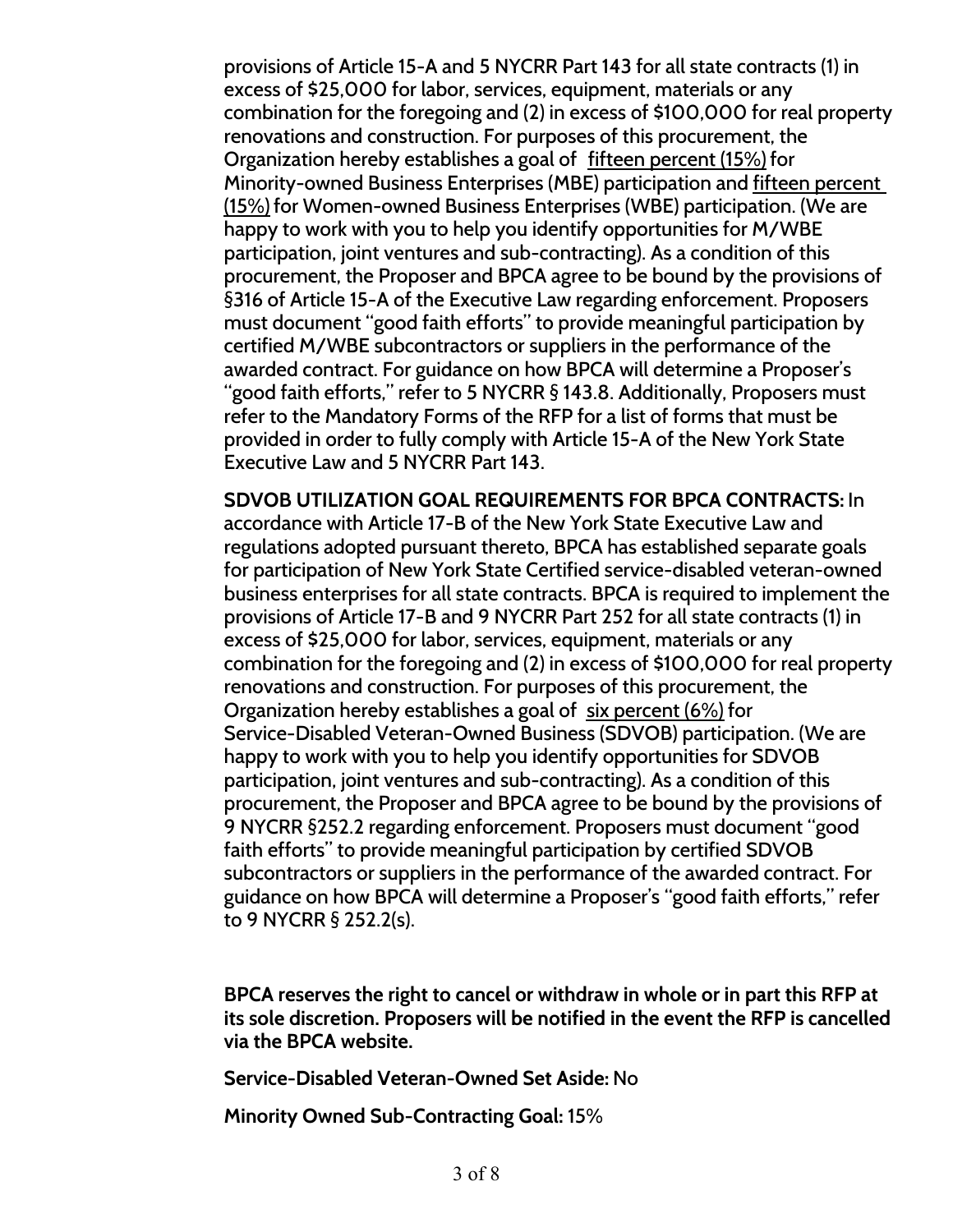**Women Owned Sub-Contracting Goal:** 15%

**Service-Disabled Veteran-Owned Business Contracting Goal:** 6%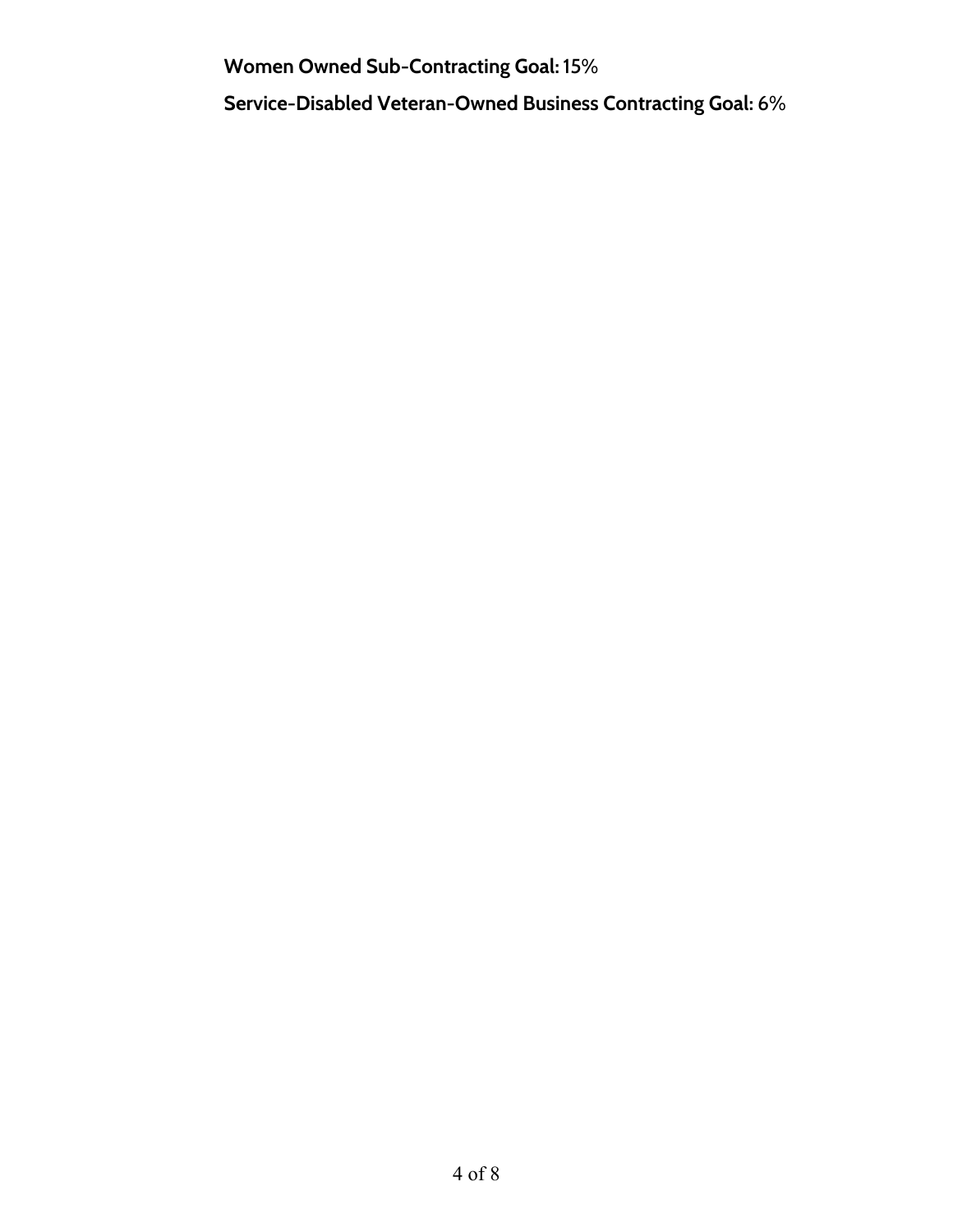### **Contact Information**

**Primary contact:** Hugh L. Carey Battery Park City Authority Public Information Procurement Michael LaMancusa Assistant Contracting Officer 200 Liberty Street 24th Floor New York, NY 10281 United States Ph: 212-417-4335 ext.4335 Fax: 212-417-2001 michael.lamancusa@bpca.ny.gov

**Submit to contact:** Hugh L. Carey Battery Park City Authority Public Information Procurement Michael LaMancusa Assistant Contracting Officer 200 Liberty Street 24th Floor New York, NY 10281 United States Ph: 212-417-4335 ext.4335 Fax: 212-417-2001 michael.lamancusa@bpca.ny.gov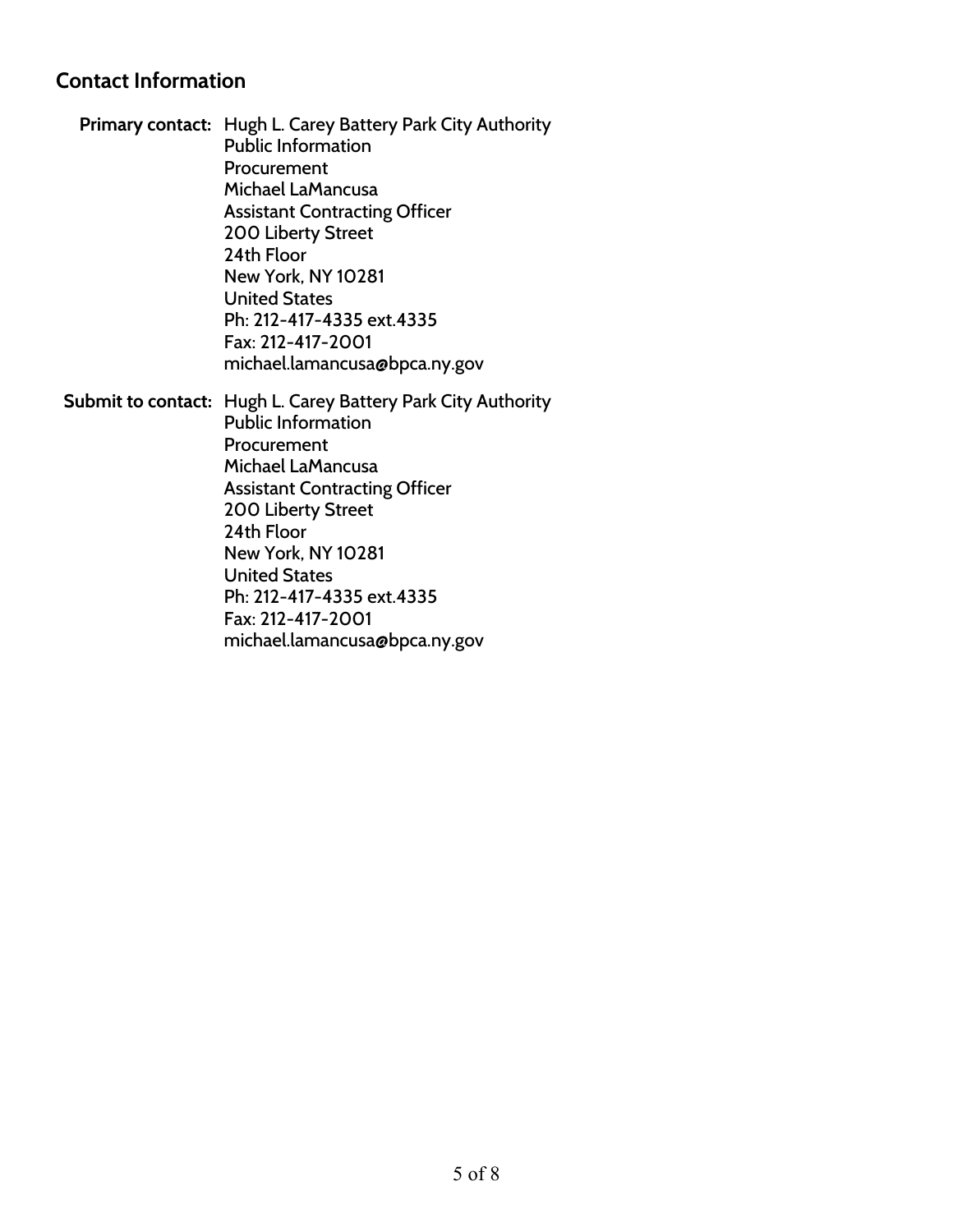# **Supporting document shown below:**

The following supporting documents are available for download:

| Document title                                                           | <b>Description</b> | <b>Type</b> |
|--------------------------------------------------------------------------|--------------------|-------------|
| <b>Battery Park City</b><br>Sustainability<br><b>Consulting Services</b> | <b>RFP</b>         | pdf         |

To download these documents, please visit the New York State Contract Reporter website: http://www.nyscr.ny.gov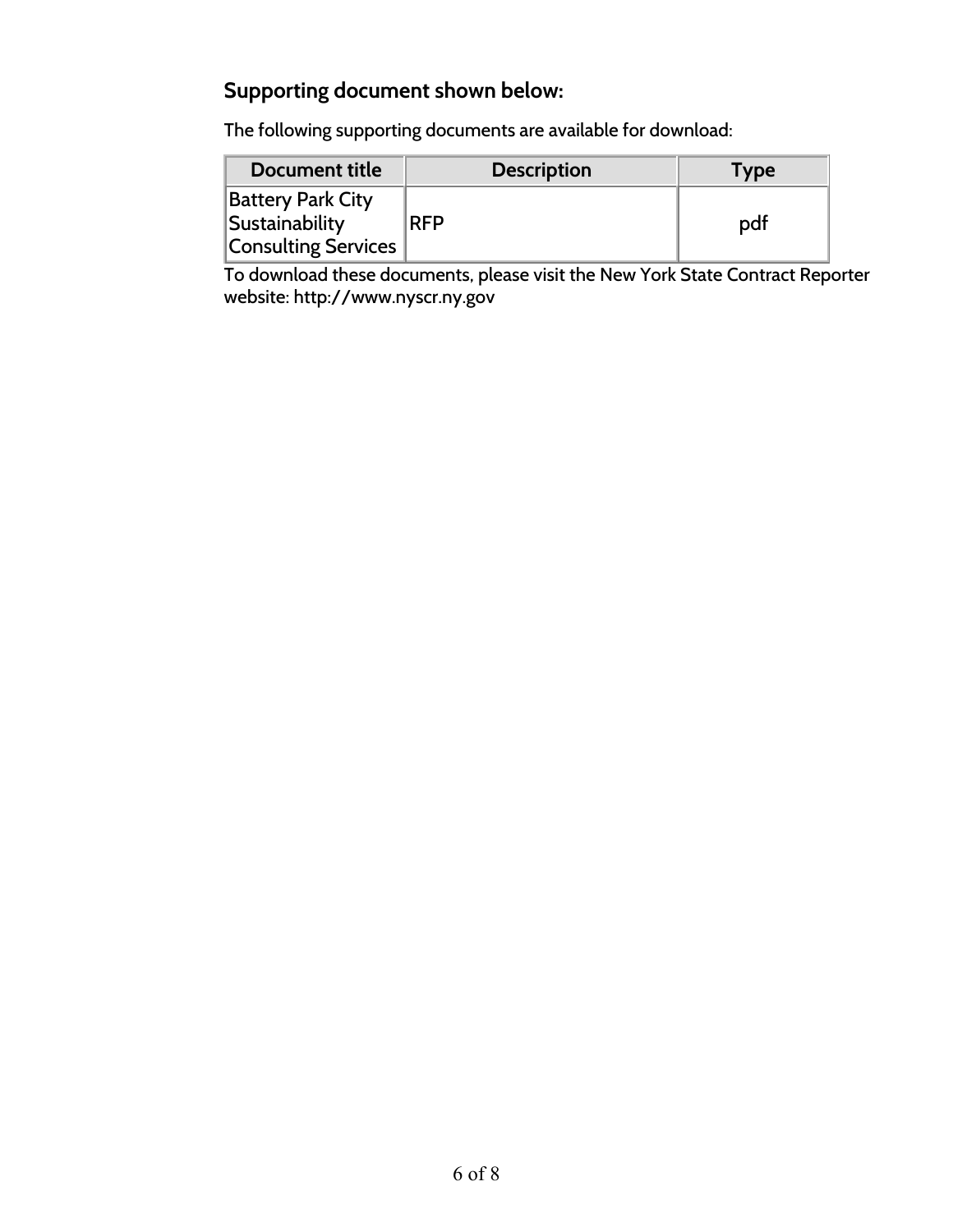# **Bid Results**

Bid Results have not been entered